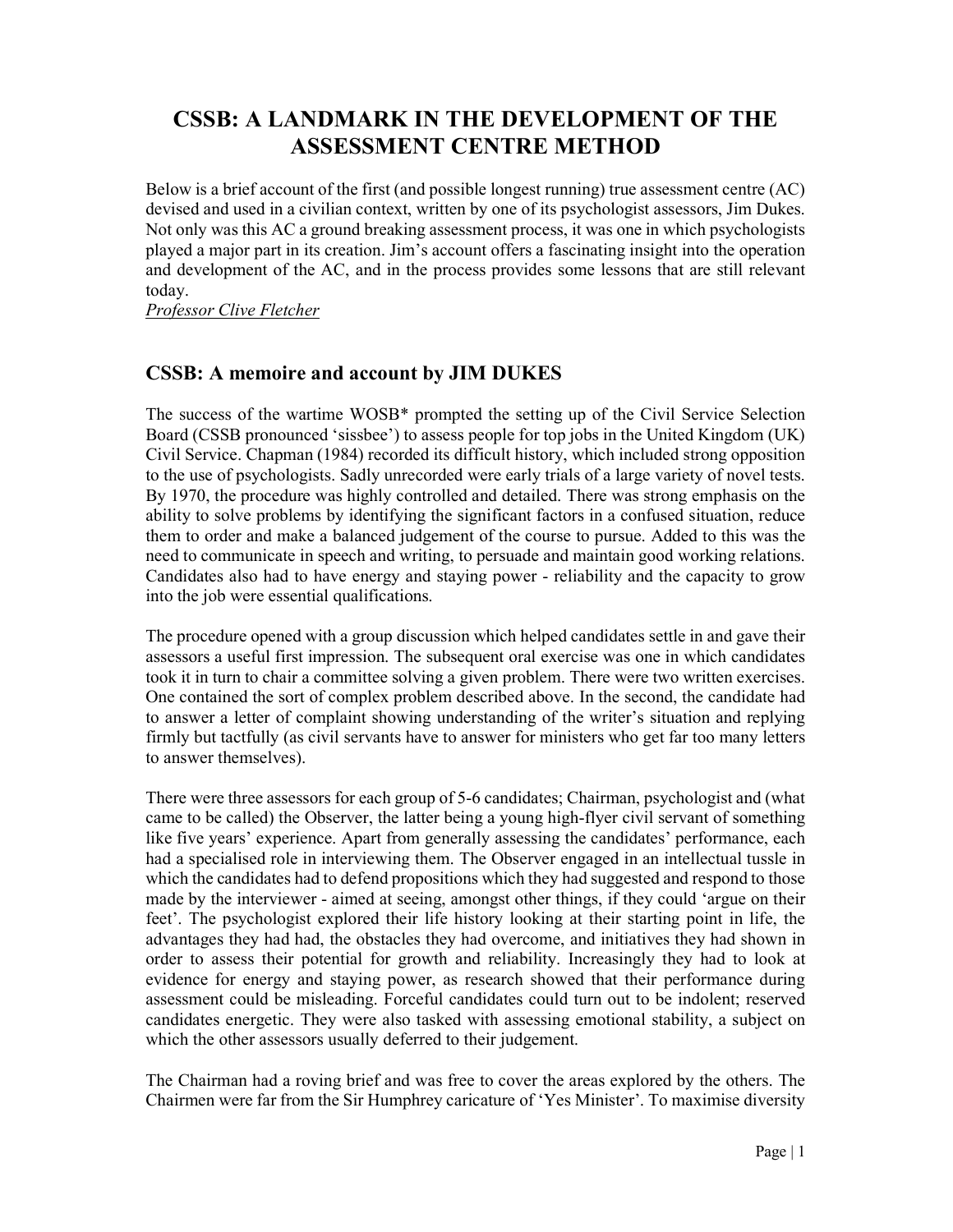they were drawn from many walks of life, including a British Broadcasting Corporation (BBC) Head of Personnel, a retired admiral who ran a volunteer fire brigade, two well-known headmistresses, Lord Wolfenden, the chief engineer in the development of Concorde, the former ambassadors to Moscow, Bonn and Tokyo, three former heads of MI5, and a woman who was a former member of the Enigma cracking team and a black belt in judo! Diversity was further enhanced by using a range of psychologists from academia and consultancies. The process was closely supervised by the experienced directing staff, who were well equipped to offer advice and guidance to assessors. The Director, Ken Murray, was a psychologist from WOSB days, who had designed much of the procedure. He was assisted by a couple of administrators, the retired head of GCHQ and a Chief Psychologist. They arranged the candidates into groups of five; occasionally six. The assessors rated candidates on a scales showing the necessary qualities, each assessor presenting their own evidence before giving a final rating. Sometimes a final mark was decided easily; sometimes after a long discussion. Ken Murray emphasised the importance of seeing candidates as a whole. Even best had weaknesses which had to be allowed for. While assessors wrote a report on the candidates, they were visited by one of the directing staff, who noted their main comments and checked against notes made from the candidates' records for discussion in the directing staff conference.

Great efforts were made to ensure fairness; that every candidate no matter what their background got an unbiased and understanding assessment. Some assessors were certainly better than others, but all were wholly devoted to the job. And we certainly disagreed among ourselves on occasion, but one had to respect opposing views. The unsuccessful candidates could be assured that they were given every chance to show their qualities by people anxious to find them. A special effort was made for candidates who were other than British born and bred. Given doubts about the validity of ability tests for candidates of different ethnicity, these were discounted in weighing against other evidence. Reports on such were carefully reviewed for bias.

CSSB was under constant criticism. A major objection was that the procedure was subjective. This was unavoidable. Assessment is not pure science but a technology. Like any technology - aeronautics, bridge building, medicine and agriculture for example - practitioners work with vast gaps in established knowledge, having to rely on their judgement and experience. CSSB could be no different. For example, there is no science to determine the merit of a highly intelligent but not energetic candidate as compared to the merits of a less bright but industrious one. The CSSB procedure was open and outsiders were invited to comment on it. Some wanted a quota system for different ethnic groups. This was deemed unacceptable, only merit counted. Some critics were invited to sit in on a board. There was continual research checking results. Anstey's - the most thorough - showed an impressive correlation (.66) between CSSB assessments and subsequent measures of career success.

Over time, however, many things changed. Ken Murray was followed as Director by lay administrators lacking insight and experience, prone to dismissing some features of CSSB as being just psychologists' "fussing". Running the procedures became more mechanical and assessors were increasingly left without help or guidance. A further setback was when the costs of the procedure was attacked from on high. As always, these were obvious and there was no understanding of, or accounting for, the costs of failure, which would come later. Posts were downgraded and filled by less capable people. The final blow came when, despite strong opposition in Parliament, the Blair administration decided that CSSB should be privatised - a story to be told by others.